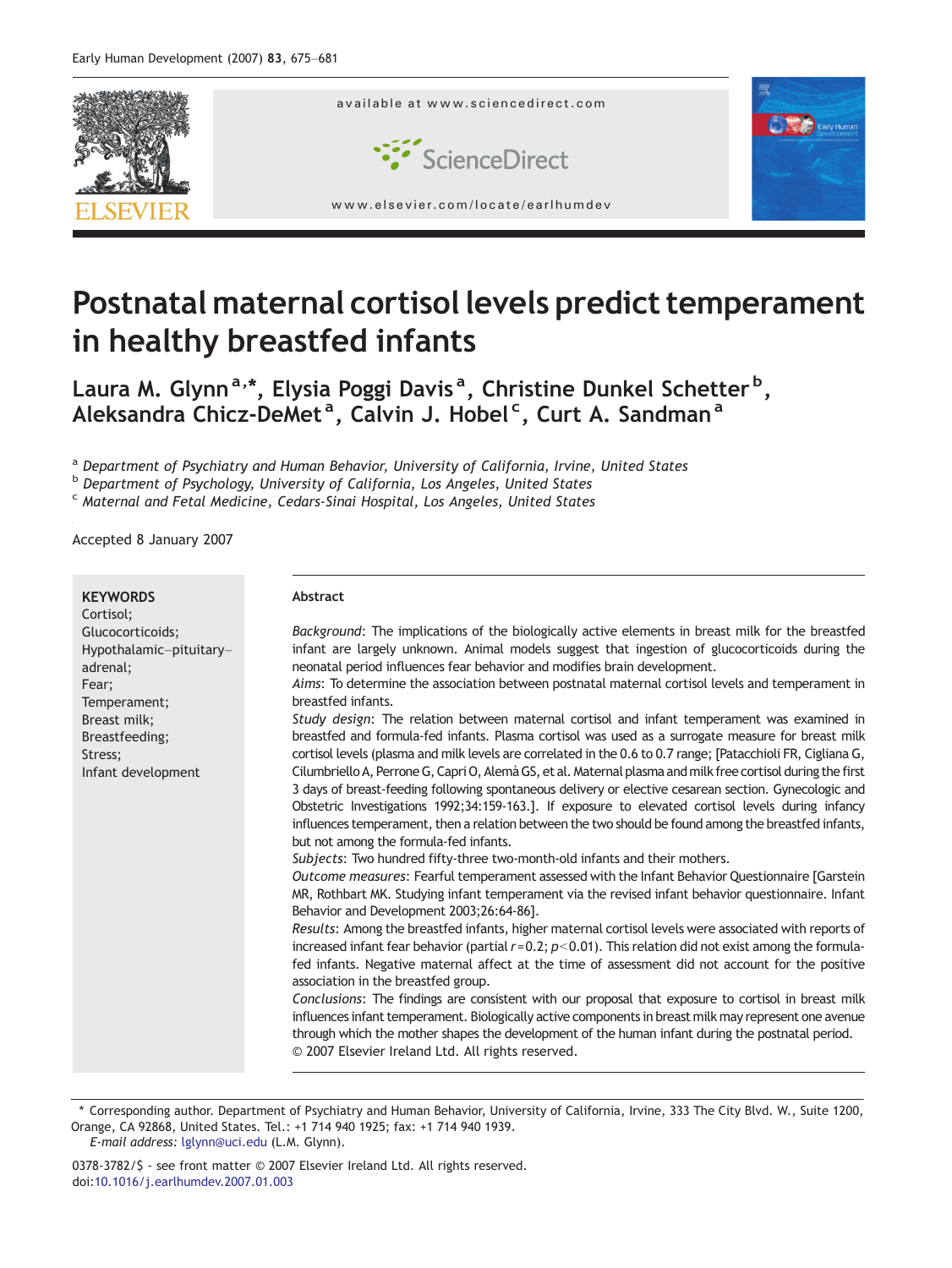## <span id="page-1-0"></span>1. Introduction

During the prenatal period, the large majority of environmental information the fetus receives is conveyed through biological signals from the maternal environment. In the early postnatal period, the infant is more capable of gathering information on its own, but input from the mother continues to play a critical role in determining its developmental trajectory [\[3](#page-5-0)–9]. One avenue through which the mother may exert biological influences on infant development during the postnatal period is through breast milk. For example, it is recognized that breast milk provides nutrition and immune protection for the infant [\[10\].](#page-5-0) It is somewhat less well recognized that the components of breast milk also may serve as a means of biochemical communication between mother and offspring [\[11](#page-5-0)–13]. Breast milk contains a wide variety of biologically active hormones — including glucocorticoids (GCs; [\[14,15\]\)](#page-5-0), hormones thought to be critical influences on development [\[16,17\]](#page-5-0).

GCs are stress-sensitive steroid hormones that comprise the endpoint of the hypothalamic–pituitary–adrenal axis. GCs play an essential role in the normal development of the central nervous system [\[17\]](#page-5-0). They easily pass the blood brain barrier [\[18\]](#page-5-0) and the limbic regions, such as the amygdala, involved in the regulation of fear, anxiety and behavioral inhibition, are particularly sensitive to their effects [\[19,20\].](#page-5-0) Animals exposed to increased levels of GCs early in life display increased fear and greater behavioral inhibition in the face of novelty [\[21](#page-5-0)–24].

A series of studies utilizing a rat model have demonstrated quite convincingly that GCs delivered via milk have lasting influences on the brain and behavior of the exposed offspring. Corticosterone (the primary GC in rodents) levels in milk were manipulated by adding the hormone to the drinking water of dams, which initiated a series of critical

events. First, it produced increased levels of corticosterone in the milk and plasma of the treated mothers  $-$  levels similar to what would be expected under conditions of mild stress [\[25\]](#page-5-0). Second, the labeled corticosterone was found both in the plasma and brain of the pups nursed by the exposed dams [\[25\]](#page-5-0). Importantly, the administration of the corticosterone to the dams did not appear to influence maternal behavior [\[26\].](#page-5-0) The investigators then determined the short and long-term effects of GC exposure through milk. The adrenal weights of the offspring were slightly but only temporarily reduced (by 30 days there were no differences between the groups; [\[26,27\]](#page-5-0)). There were reduced physiological (corticosterone) and behavioral (fear) stress responses present at 15 months of age in the GC-exposed group [26–[29\].](#page-5-0) In addition, learning and memory were improved in the animals exposed as infants to GCs and these effects were detectable from weaning through adulthood [26–[28\].](#page-5-0) Last, the animals nursed by the exposed mothers displayed higher numbers of hippocampal GC receptors at both 30 days and at maturity [\[28,29\].](#page-5-0)

To our knowledge, only one study has considered the relation between GC levels in breast milk and human infant development. Hart et al. [\[30\]](#page-5-0) examined this relationship in seven to eleven-day-old breastfed infants. The Neonatal Behavioral Assessment Scale was used to assess newborn neuro-behavioral functioning. Infants ingesting higher levels of cortisol (the primary GC in humans) in breast milk scored higher on the Autonomic Stability cluster of the exam, suggesting that cortisol in breast milk was positively associated with the infants ability to regulate their autonomic state and control involuntary responses such as tremors.

The purpose of the present study was to evaluate whether it is plausible that postnatal exposure to GCs in human breast milk influences fearful temperament in infants. As noted



Figure 1 Relation between maternal cortisol and infant fear behavior in breastfed infants (n= 181).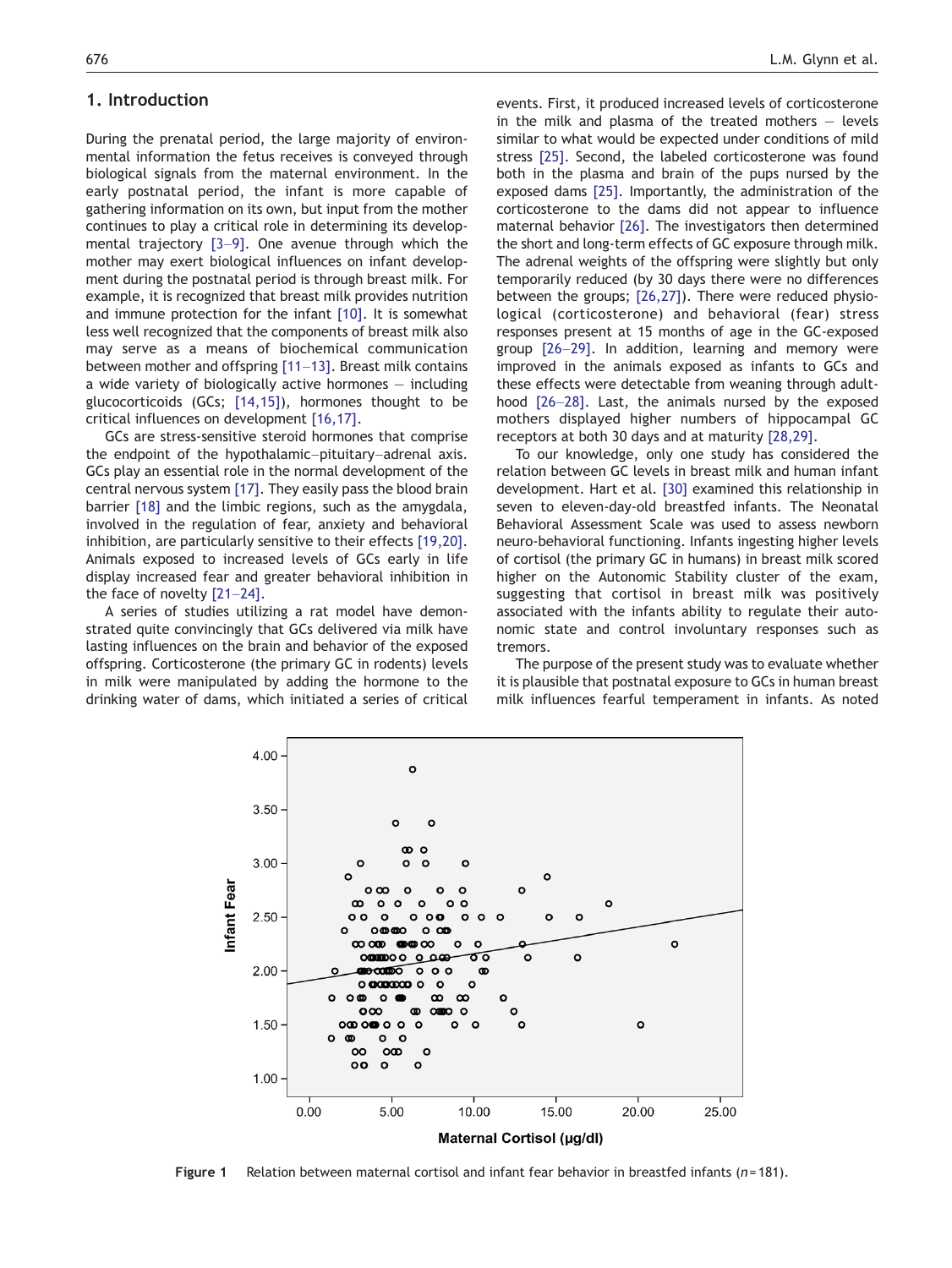<span id="page-2-0"></span>above, the limbic regions of the brain which are involved in the regulation of fear, anxiety and behavioral inhibition, represent a primary target for GC exposure [\[19,20\].](#page-5-0) If GC exposure via breast milk influences fearful temperament, then we expect to find a relation between maternal cortisol and fearful temperament among breastfed infants, but not among formula-fed infants.

## 2. Methods

## 2.1. Participants

Two-hundred fifty-three mother and infant pairs who had been enrolled in a larger longitudinal study of pregnancy at the University of California, Irvine and Cedars-Sinai Medical Center, Los Angeles, participated when the infants were twomonths-old (mean = 8.03 weeks; sd = 2.17). The study procedures were approved by the Institutional Review Boards of the participating institutions and all participants provided written informed consent. The initial prenatal enrollment criteria for the longitudinal study were: a) Over 18 years of age b) Singleton intrauterine pregnancy c) English speaking d) Absence of any condition which could affect neuroendocrine function such as endocrine, hepatic or renal disorder or the use of corticosteroid medications, e) Normal uterus and cervix and f) No nicotine, alcohol or drug use. Further, for the current study, those infants who had been admitted to the Neonatal Intensive Care Unit following delivery and those whose mothers were taking corticosteriod medications during the postpartum period were excluded. Of this final sample, 72% of the infants were being breastfed and 28% were formula-fed. Characteristics of the two groups are presented in Table 1.

#### 2.2. Infant temperament

Infant temperament was assessed with an 8-item version of the fear subscale of the Infant Behavior Questionnaire, a widely used parent-report measure of infant temperament [\[2\].](#page-5-0) The fear scale assesses the extent to which infants display startle or distress in response to novel or surprising stimuli. Items include questions such as "How often during the past week did the baby startle to a loud sound or sudden noise?". Answers are given on a four-point Likert scale with the endpoints "never" to "always". The Infant Behavior Questionnaire has strong psychometric properties with a Cronbach Alpha coefficient in the current sample of 0.90. Scores on the fear subscale are stable from 2 months to 1 year [\[31\]](#page-5-0). Furthermore, the correlation between ratings by the primary and secondary caregiver is 0.75 [\[2\]](#page-5-0) and maternal report of fearful temperament is correlated with observational measures of infant fear in the laboratory [\[32,33\]](#page-5-0).

## 2.3. Plasma cortisol

During the afternoon (mean draw time =  $14:01$ , sd =  $1:38$ ) blood samples (20 ml/draw) were obtained by antecubital venipuncture in EDTA (purple top) vacutainers and chilled on ice immediately. The time of day for the blood draw was constrained to control for the diurnal variation in cortisol. Further, an afternoon draw time was selected (as opposed to

|  | Table 1 |  |  |  | Sample characteristics |  |
|--|---------|--|--|--|------------------------|--|
|--|---------|--|--|--|------------------------|--|

|                                    | <b>Breastfed</b> | Formula-fed | t or     |
|------------------------------------|------------------|-------------|----------|
|                                    | $(n=181)$        | $(n=72)$    | $\chi^2$ |
| Ethnicity                          |                  |             | $10.5*$  |
| Hispanic White                     | 16%              | 25%         |          |
| Non-Hispanic White                 | 56%              | 37%         |          |
| African-American                   | 10%              | 17%         |          |
| Asian                              | 13%              | 11%         |          |
| Other                              | 5%               | 10%         |          |
| Maternal age (years)               | 31.9(5.1)        | 28.6(5.5)   | $4.3*$   |
| Education                          | 93%              | 72%         | $19.2*$  |
| $(% )$ /S $\rightarrow$ HS degree) |                  |             |          |
| Annual household                   | \$70,099         | \$50,522    | $4.4*$   |
| income                             | (31, 427)        | (29, 690)   |          |
| Marital status                     | 80%              | 63%         | $8.2*$   |
| (% married)                        |                  |             |          |
| Employment                         | 16%              | 18%         | 0.2      |
| (% currently working)              |                  |             |          |
| Sex of infant (% male)             | 54%              | 51%         | 0.2      |
| <b>Birth order</b>                 | 59%              | 56%         | 0.2      |
| (% first born)                     |                  |             |          |
| 5-minute Apgar score               | 8.98(0.22)       | 8.99(0.21)  | 0.8      |
| Birth weight (grams)               | 3503 (519)       | 3420 (535)  | 1.1      |
| Gestational age at birth           | 39.2 (1.46)      | 39.0 (1.40) | 0.9      |
| (weeks)                            |                  |             |          |
| Infant age at                      | 8.2(2.2)         | 7.7(2.1)    | 1.5      |
| assessment (weeks)                 |                  |             |          |
| Maternal cortisol                  | 6.2(3.43)        | 6.4(4.82)   | 0.23     |
| $(\mu$ g/dl)                       |                  |             |          |
| Fearful temperament <sup>a</sup>   | 2.1(0.50)        | 2.1(0.51)   | 0.1      |

Standard deviations presented in parenthesis when Standard deviations presented in parenthesis when appropriate. <sup>a</sup> Fearful temperament was assessed with the fear subscale of the Infant Behavior Questionnaire [\[2\].](#page-5-0) This four-point Likert scale assesses the extent to which infants display startle or distress in response to novel or surprising stimuli.

 $p<0.05$ .

morning) because cortisol levels are more stable at this time of day being less subject to the influences of the time of awakening [\[34,35\]](#page-5-0). Samples were centrifuged at 2000 ×g (15 min) and the plasma was decanted into polypropylene tubes containing 500 KIU/ml aprotinin (Sigma Chemical Co.; St. Louis, MO) and stored at −70 °C until assayed.

Plasma cortisol levels were determined by a competitive antibody-coated tube radioimmunoassay (RIA; American Laboratory Products Company, Windham, NH). Plasma samples  $(25 \text{ ul})$  and  $125$ I-labeled cortisol  $(500 \text{ ul})$  were added to the antibody-coated tubes and incubated for 45 min in a 37 °C water bath. The aspirated antibodybound 125I- radiolabeled tubes were quantified with the gamma counter. The assay has  $< 5%$  cross-reactivity with 11deoxycortisol, cortisone, prednisone, and <1% cross-reactivity with eight other naturally occurring steroids. The interand intra-assay CVs are less than 12% with a minimum detectable level (95% confidence) of 0.22 μg/dL.

Plasma cortisol was used as a surrogate measure for cortisol exposure in breast milk. The relation between circulating cortisol and cortisol in breast milk has been shown to be in the 0.6 to 0.7 range in women on postpartum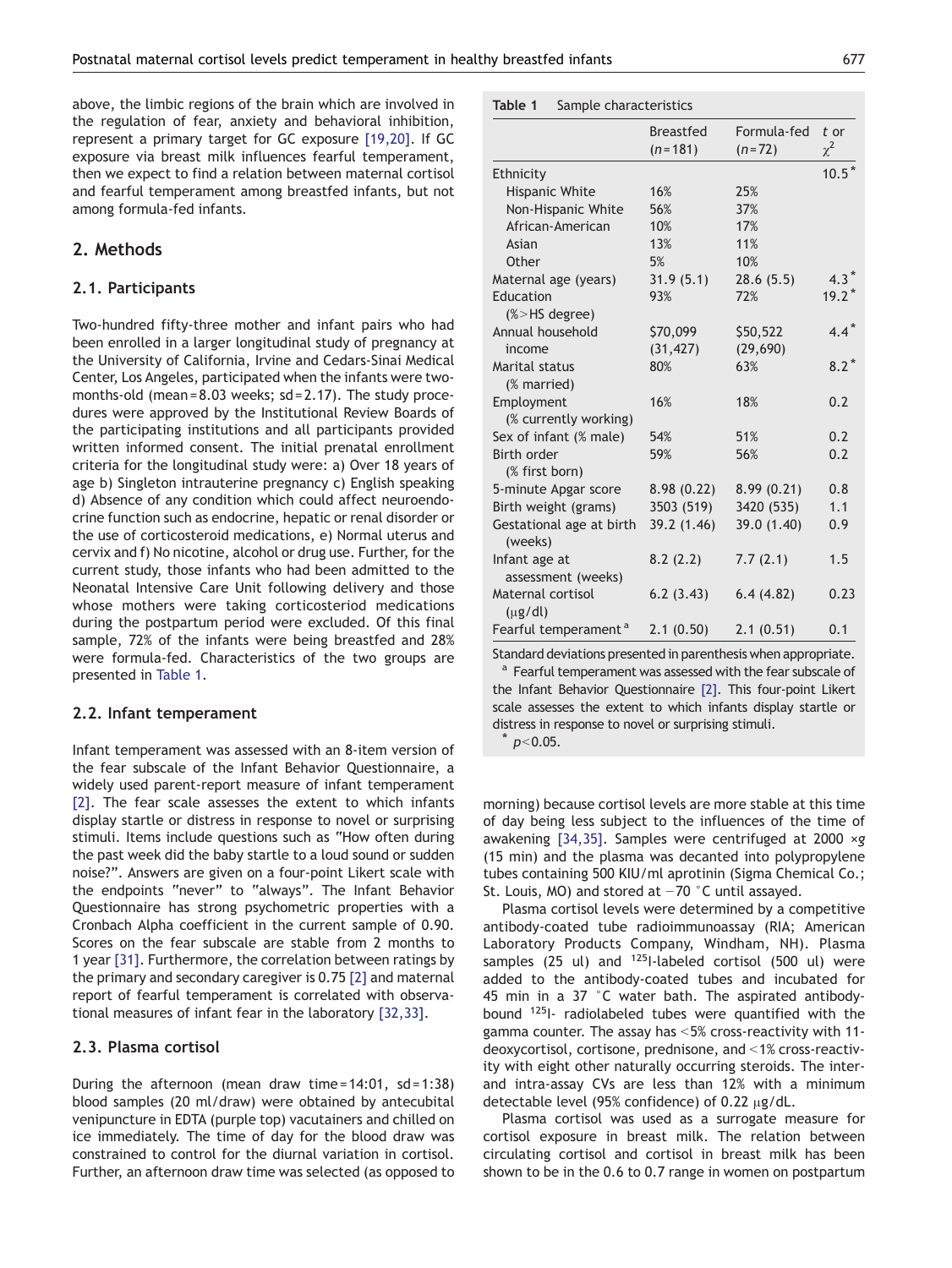day 3 [\[1\].](#page-4-0) Although there is no published study in humans demonstrating the strength of the correlation between circulating and breast milk cortisol at any later point during the postnatal period, we believe it is likely that this relation exists beyond 3-days postpartum for the following reasons: 1) Cortisol in breast milk is of adrenal origin. There is no evidence to suggest mammary synthesis [\[14\]](#page-5-0). 2) Cortisol in breast milk is present and the levels are similar from 1 to 12 months postpartum [\[36,37\].](#page-5-0) 3) The well-documented diurnal variation in plasma cortisol is present in breast milk cortisol from the first through sixth postnatal months [\[36\].](#page-5-0) 4) Manipulations of plasma cortisol levels such as administration of dexamethasone, which suppresses plasma cortisol, is associated with a reduction in breast milk cortisol and has been demonstrated across the first 6 months postpartum [\[36\].](#page-5-0) 5) Manipulations that result in increases in circulating GCs produce concomitant changes in milk GC levels in nonhuman animals at various stages of lactation [\[25,38,39\]](#page-5-0).

## 2.4. Additional measures

Maternal reports of ethnicity, income, educational level, marital and employment status also were collected. Information about the infants' peri- and neonatal health and Apgar scores was abstracted from the infant's medical record.

At the time of the cortisol collection, the mothers also completed Cohen's Perceived Stress Scale [\[40\],](#page-5-0) Spielberger's State Anxiety Scale [\[41,42\]](#page-5-0) and the Center for Epidemiological Studies Depression Scale [\[43\].](#page-5-0) These measures of postnatal maternal affect were included to help rule out the possibility that any association seen between cortisol and infant temperament was due to bias related to maternal dysphoria [\[44\].](#page-5-0) That is, to assess possibility that mothers who report more anxiety, stress or depression also report more fear behavior in their infants, and that this link might explain any relation between maternal cortisol and infant temperament.

#### 2.5. Data reduction and analysis

The primary outcome variable under examination in the larger longitudinal study from which the current study sample was drawn was preterm birth, not infant temperament. As such, no a priori sample size calculations were conducted for the detection of the associations between maternal cortisol and infant temperament. Data reduction for the RIA assay was accomplished with a computer assisted, four-parameter logistics program [\[45\].](#page-5-0) Group differences (breastfed vs. formula-fed) in demographic and infant characteristics first were assessed. The continuous variables were assessed with t-tests and for categorical variables chisquares were employed. The relation between maternal cortisol levels and infant temperament then were assessed within each group with partial correlations adjusting for infant age at time of assessment. Because of the discrepant sample sizes in two study groups, the differences between correlation coefficients were then tested with the null hypothesis test as recommended by Cohen, et al. [\[46\].](#page-5-0) Last, a hierarchical regression analysis was used to assess whether maternal cortisol levels predicted variance above and beyond reports of maternal postpartum affect (depression, anxiety and perceived stress). In this regression model maternal affect, age of infant at assessment and any maternal demographic characteristics such as race/ethnicity, maternal age or parity, that showed a relation at a significance level of less than 0.1 with infant fear were entered first and then maternal cortisol levels were entered second.

## 3. Results

## 3.1. Demographic and infant variables among breastfeeding and non-breastfeeding groups

Not surprisingly, the women who were breastfeeding differed from those who were not in that they were more likely to be non-Hispanic White and married, older, more educated and had higher incomes (See [Table 1](#page-2-0)). These relations between breastfeeding status and sociodemographic factors are consistent with those documented previously [\[47,48\]](#page-6-0).

The two groups did not differ with respect to the infant variables: birth weight, gestational age at birth, 5-minute Apgar scores, birth order, ratio of males to females, or age of infant at assessment (See [Table 1\)](#page-2-0). Also, the groups did not differ either in the main predictor variable or in the dependent variable (See [Table 1](#page-2-0)). The groups were similar in mean maternal cortisol levels and in the distributions of cortisol levels (Levene's test for equality of variances,  $F= 1.12$ ,  $p= 0.29$ ). Further, these cortisol levels were similar to those of women from other cohorts who were assessed at 6–12 weeks postpartum [\[49,50\].](#page-6-0) Ratings of infant fear did not differ between the two groups and the means were consistent with ratings of fear in infants during the first year of life from other studies using this scale [\[2,31,51\]](#page-5-0).

Three of the maternal variables listed in [Table 1](#page-2-0) reached the criterion ( $p<0.1$ ) for entry as covariates in subsequent hierarchical regression analyses because of their association with infant fear: employment status ( $t = 2.5$ ;  $p < 0.05$ ), maternal age  $(r=0.11; p=0.09)$  and parity  $(t=-1.7;$  $p = 0.09$ ). Maternal education, ethnicity, income and marital status did not reach criteria for inclusion (all  $p>0.22$ ). In addition, because ratings of infant temperament depend in part on the age of the infant [\[2\]](#page-5-0) and were modestly associated with temperament ratings in the current sample  $(r=-0.13; p<0.05)$ , in all analyses, infant age was entered as a covariate. Ratings of infant temperament were not related to sex of the infant  $(t=0.56; p=0.57)$ .

## 3.2. Maternal cortisol and infant temperament

Among women who were breastfeeding, there was a positive association between maternal cortisol levels and reports of infant fearfulness (partial correlation;  $r=0.20$ ;  $p<0.01$ ). Those mothers with higher levels of plasma cortisol and thus, higher levels in their breast milk, had infants who were exhibiting increased fearful behavior (see [Fig. 1\)](#page-1-0). In contrast, among those who were feeding formula, the association between maternal cortisol and temperament was not apparent (partial correlation;  $r=-0.04$ ;  $p=0.67$ ).

Because the sample sizes of the two groups were discrepant and thus might account for the different associations between cortisol and temperament, we used the null hypothesis test for the difference between two correlations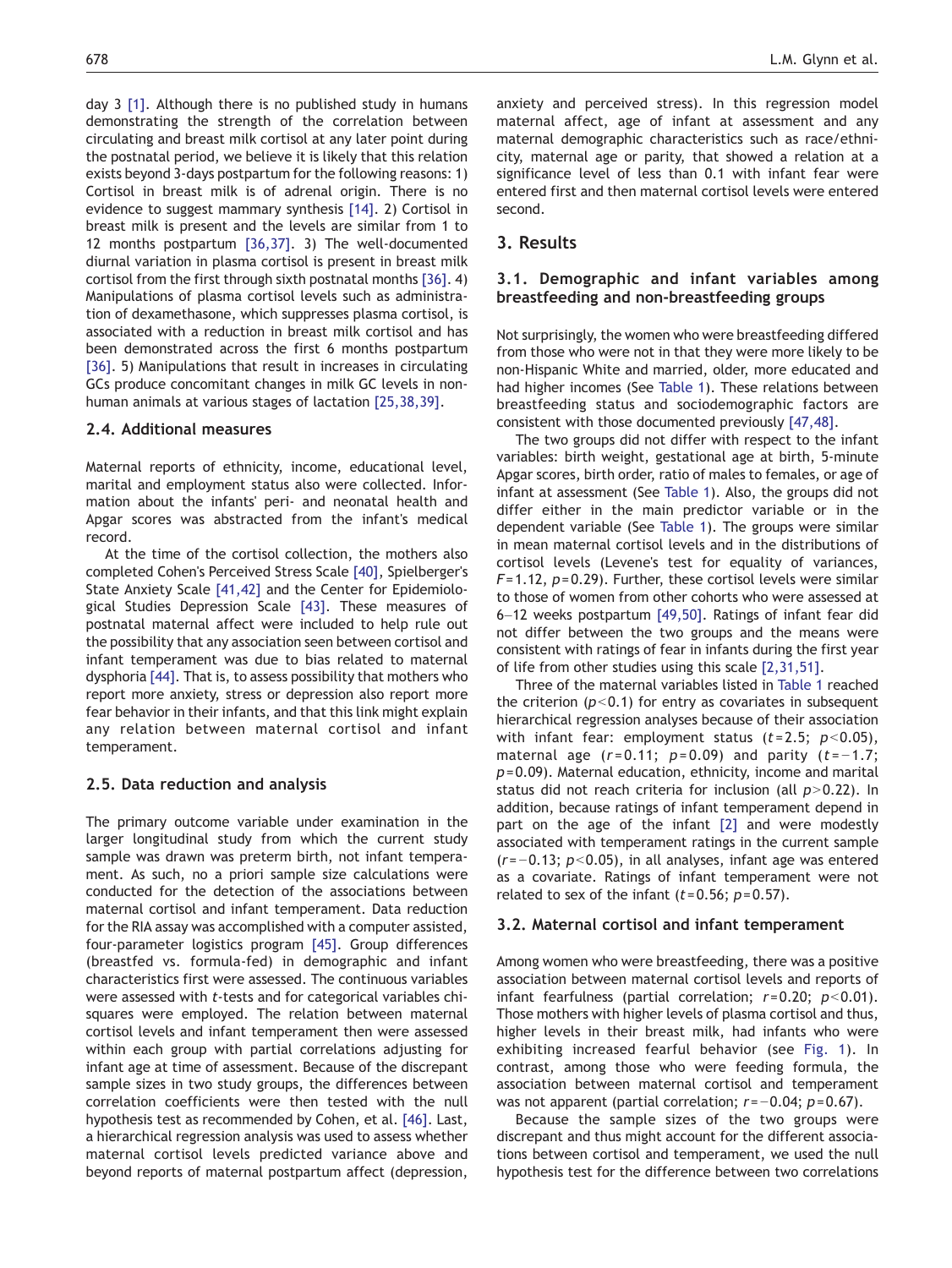<span id="page-4-0"></span>Table 2 Hierarchical regression model examining whether maternal cortisol levels account for unique variance in infant fear beyond postnatal maternal affect among breastfed infants  $(n = 181)$ 

|                          | $R^2$   | $\Lambda R^2$ | β       | Partial r |
|--------------------------|---------|---------------|---------|-----------|
| Model 1                  | $0.09*$ |               |         |           |
| Infant age               |         |               | $-0.07$ | $-0.07$   |
| Parity (birth order)     |         |               | 0.12    | 0.13      |
| Maternal age             |         |               | $-0.06$ | $-0.06$   |
| <b>Employment status</b> |         |               | $-0.08$ | $-0.08$   |
| Perceived stress         |         |               | 0.04    | 0.03      |
| State anxiety            |         |               | 0.20    | 0.14      |
| Depression               |         |               | 0.01    | 0.01      |
| Model 2                  | $0.13*$ | $0.04*$       |         |           |
| Infant age               |         |               | $-0.11$ | $-0.10$   |
| Parity (birth order)     |         |               | 0.15    | 0.16      |
| Maternal age             |         |               | $-0.08$ | $-0.09$   |
| <b>Employment status</b> |         |               | $-0.06$ | $-0.06$   |
| Perceived stress         |         |               | 0.02    | 0.01      |
| State anxiety            |         |               | 0.20    | 0.14      |
| Depression               |         |               | 0.03    | 0.02      |
| Maternal cortisol        |         |               | 0.21    | 0.21      |

Note: Parity coded 0 = primiparous and 1 = multiparous. Employment status coded 0 = not employed outside the home or on leave from work and 1 = working outside the home.

 $p<0.05$ .

 $p < 0.01$ .

and confirmed that they were in fact statistically significantly different ( $z = 1.74$ ;  $p < 0.5$ ).

# 3.3. Potential confounding of negative maternal affect

A statistically reliable relation has been reported between maternal affect and maternal reports of infant temperament [52–[54\].](#page-6-0) It also has been shown that psychological states are related to parenting behaviors [\[52](#page-6-0)–58] and cortisol levels [\[59,60\].](#page-6-0) Thus, it is conceivable that our findings could be spurious (although the fact that the relation was not found among non-breastfeeding pairs already argues strongly against this possibility). In order to address this, a hierarchical regression analysis was conducted in which the measures perceived stress, state anxiety and depression were entered first and then maternal cortisol. Even when maternal affect and maternal demographic characteristics predictive of infant fear, were taken into account statistically, the relation between cortisol and infant fear remained statistically significant with a similar effect size (See Table 2).

# 4. Discussion

Based on our data, it seems plausible that GC levels in breast milk influence fearful temperament in infants. Specifically, our data suggest that higher levels of postnatal maternal cortisol are associated with reports of increased fearful behavior among breastfed infants. Of course, this study did not directly assess cortisol levels in breast milk — instead, plasma cortisol levels were used as a marker of breast milk

levels. We believe the findings support our proposal that exposure to cortisol in breast milk influences human infant development for the following reasons: 1) the relation between plasma cortisol levels and breast milk levels is fairly high [1] 2) the relation between fear and cortisol only was found to exist among those infants who were breastfed and not among those who were not and 3) adjusting statistically for maternal demographic characteristics, perceived stress, state anxiety and depression did not alter the relation found between cortisol and temperament among the breastfeeding women. Our study was limited by the fact that we relied on maternal reports of infant temperament which are potentially subject to bias [\[44,61\]](#page-5-0) and by the fact that we did not have measures of mother–infant interaction and so could not evaluate this as a possible contributor to our effects.

Our findings are consistent with the expanding literature documenting lasting influences of prenatal exposure to GCs on emotion regulation. Animal models demonstrate that prenatal exposure to GCs is associated with increased fear and anxiety behavior in offspring [\[21,22\]](#page-5-0). Similarly, human fetuses exposed to higher levels of maternal cortisol late in pregnancy have been shown to exhibit more fussing, crying and negative facial expressions as infants [\[62\]](#page-6-0) and those exposed to synthetic GCs exhibit increased shyness and emotionality during the first 5 years of life [\[23\]](#page-5-0) and increased aggressive behavior at 6 years of age [\[63\]](#page-6-0).

In the rodent models, exposure to heightened levels of GCs ingested in milk is associated with decreased fear behavior, whereas we found the opposite patterns in humans [\[26](#page-5-0)–28]. It is impossible to determine from the present study whether these differences are due simply to interspecies differences, to differences in timing of exposure (the early post-partum period in rats is more similar to the late prenatal period in humans than to the postnatal period; [\[64\]](#page-6-0)), to timing of measurement of outcomes, to the degree of GC exposure (the rodent models employed experimental manipulations of GCs while our study examined naturally occurring levels) or to some other factor.

The importance of very early experience in shaping health and behavior across the lifespan has become increasingly well documented [\[65,66\]](#page-6-0). It appears that breast milk may provide one additional avenue through which the mother may influence the development of her offspring. The biochemical messages that characterize maternal–fetal communication during the prenatal period may extend into the postnatal period through messages contained in breast milk.

## Acknowledgments

This paper was supported by National Institutes of Health Grants R01 HD-40967 to L. Glynn and R01 HD-28413 to C. Sandman.

## References

[1] Patacchioli FR, Cigliana G, Cilumbriello A, Perrone G, Capri O, Alemà GS, et al. Maternal plasma and milk free cortisol during the first 3 days of breast-feeding following spontaneous delivery or elective cesarean section. Gynecol Obstet Investig 1992;34:159–63.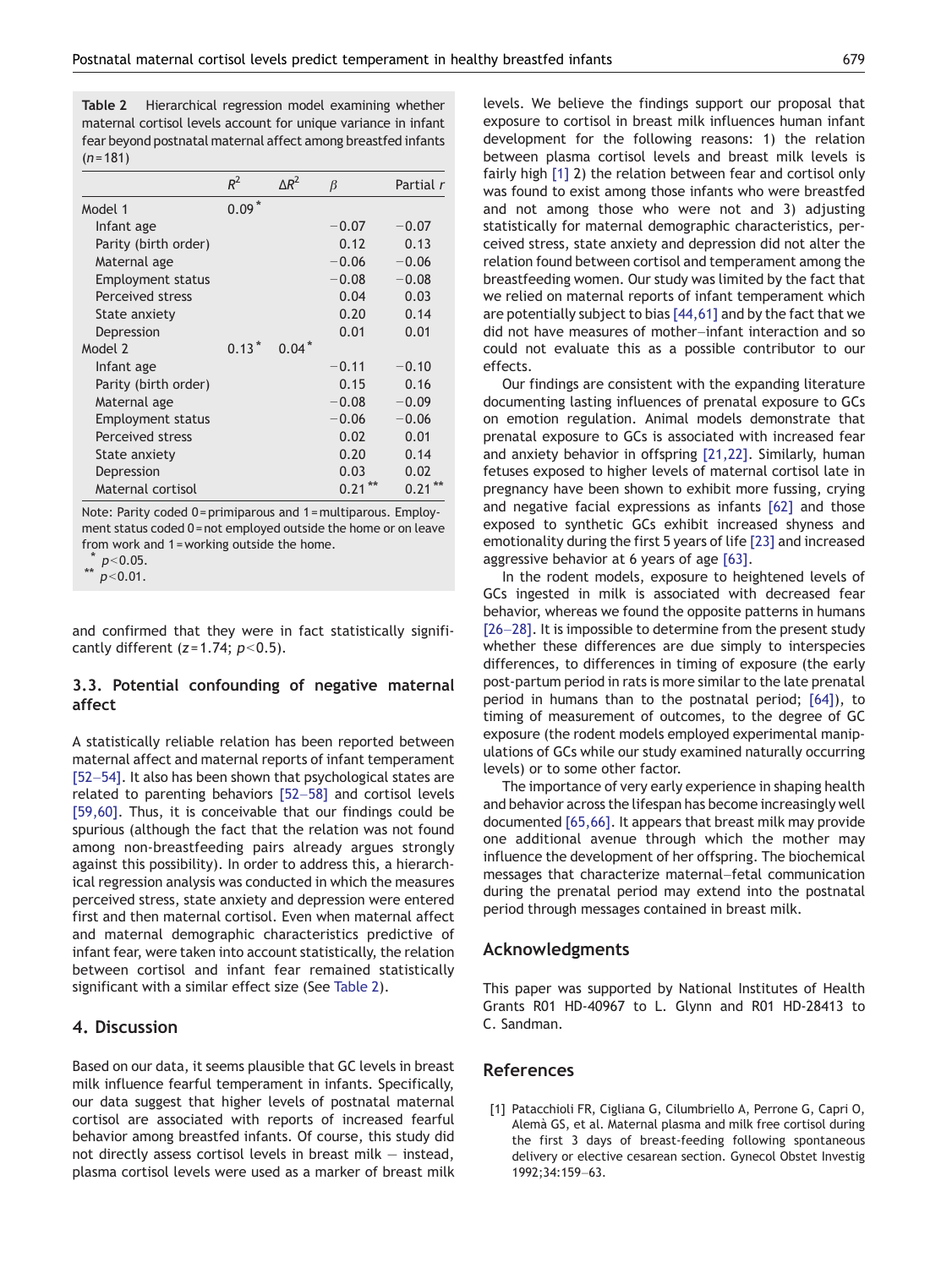- <span id="page-5-0"></span>[2] Garstein MR, Rothbart MK. Studying infant temperament via the revised infant behavior questionnaire. Infant Behav Dev 2003;26:64–86.
- [3] Levine S. Infantile experience and resistance to physiological stress. Science 1957;126:405–6.
- [4] Liu D, Tannenbaum B, Caldji C, Francis D, Freedman A, Sharma S, et al. Maternal care, hippocampal glucocorticoid receptors, and hypothalamic–pituitary–adrenal responses to stress. Science 1997;277:1659–62.
- [5] Suomi SJ. Early determinants of behavior: evidence from primate studies. Br Med Bull 1997;53:170–84.
- [6] Liu D, Diorio J, Day JC, Francis DD, Meaney MJ. Maternal care, hippocampal synaptogenesis and cognitive development in rats. Nat Neurosci 2000;3:799–806.
- [7] Nachmias M, Gunnar M, Mangelsdorf S, Parritz RH, Buss K. Behavioral inhibition and stress reactivity: the moderating role of attachment security. Child Dev 1996;67:191–204.
- [8] Anderson JW, Johnstone BM, Remley DT. Breast-feeding and cognitive development: a meta-analysis. Am J Clin Nut 1999;70: 525–35.
- [9] NICHD Early Childcare Network. Chronicity of maternal depressive symptoms, maternal sensitivity, and child functioning at 36 months. Dev Psychol 1999;35:1297–310.
- [10] Gartner LM, Morton J, Lawrence RA, Naylor AJ, O'Hare D, Schanler RJ, et al. Breastfeeding and the use of human milk. Pediatrics 2005;115:496–506.
- [11] Britton JR, Kastin AJ. Biologically active polypeptides in milk. Am J Med Sci 1991;301:124–32.
- [12] Peaker M, Neville MC. Hormones in milk: chemical signals to the offspring? J Endocrinol 1991;131:1–3.
- [13] Bernt KM, Walker WA. Human milk as a carrier of biochemical messages. Acta Paediatrica Supplement 1999;430:27–41.
- [14] Grosvenor CE, Picciano MF, Baumrucker CR. Hormones and growth factors in milk. Endocrine Reviews 1992;14:710–28.
- [15] Hamosh M. Bioactive factors in human milk. Pediat Clin North Am 2001;48:69–86.
- [16] Seckl JR. Prenatal glucocorticoids and long-term programming. Eur J Endocrinol 2004;151:U49–62.
- [17] Meaney MJ, Diorio J, Francis D, Widdowson J, LaPlante P, Caldji C, et al. Early environmental regulation of the forebrain glucocorticoid receptor gene expression: implications for adrenocortical responses to stress. Dev Neurosci 1996;18: 49–72.
- [18] Zarrow MX, Philpott JE, Denenberg VH. Passage of 14C-4corticosterone from the rat mother to the foetus and neonate. Nature 1970;13:1058–9.
- [19] LeDoux JE. Emotion circuits in the brain. Ann Rev Neurosci 2000;23:155–84.
- [20] Owen D. Andrews MH, Matthews SG, Maternal adversity, glucocorticoids and programming of neuroendocrine function and behavior. Neurosci Biobehav Rev 2005;29:209–26.
- [21] Welberg LAM, Seckl JR. Prenatal stress, glucocorticoids and the programming of the brain. J Neuroendocrinol 2001;13:113–28.
- [22] Welberg LA, Seckl JR, Holmes MC. Prenatal glucocorticoid programming of the brain corticosteroid receptors and corticotrophin-releasing hormone: possible implications for behavior. Neuroscience 2001;104:71–9.
- [23] Trautman PD, Meyer-Bahlburg HL, Postelnek J, New MI. Effects of early prenatal dexamethasone on the cognitive and behavioral development of young children: results of a pilot study. Psychoneuroendocrinology 1995;20:439–49.
- [24] Weinstock M. The potential influence of maternal stress hormones on development and mental health of the offspring. Brain Behav Immun 2005;19:196–308.
- [25] Angelucci L, Patacchioli FR, Scaccianoce S, Di Sciullo A, Cardillo A, Maccari S. A model for later-life effects of perinatal drug exposure: maternal hormone mediation. Neurobehav Toxicol Teratol 1985;7:511–7.
- [26] Catalani A, Marinelli M, Scaccianoce S, Nicolai R, Muscolo LA, Porcu A, et al. Progeny of mothers drinking corticosterone during lactation has lower stress-induced corticosterone secretion and better cognitive performance. Brain Res 1993;8: 209–15.
- [27] Catalani A, Casolini P, Cigliana G, Scaccianoce S, Consoli C, Cinque C, et al. Maternal corticosterone influences behavior, stress response and corticosteroid receptors in the female rat. Pharmacol Biochem Behav 2002;73:105–14.
- [28] Catalani A, Casolini P, Scaccianoce S, Patacchioli FR, Spinozzi P, Angelucci L. Maternal corticosterone during lactation permanently affects brain corticosteroid receptors, stress response and behaviour in rat progeny. Neuroscience 2000;100:319–25.
- [29] Casolini P, Cigliana G, Alemà GS, Ruggieri V, Angelucci L, Catalani A. Effect of increased maternal corticosterone during lactation on hippocampal corticosteroid receptors, stress response and learning in offspring in the early stages of life. Neuroscience 1997;79:1005–12.
- [30] Hart S, Boylan LM, Border B, Carroll SR, McGunegle D, Lampe RM. Breast milk levels of cortisol and Secretory Immunoglobulin A (SIgA) differ with maternal mood and infant neuro-behavioral functioning. Infant Behav Dev 2004;27:101–6.
- [31] Worobey J, Blajda VM. Temperament ratings at 2 weeks, 2 months, and 1 year: differential stability of activity and emotionality. Dev Psychol 1989;25:257–63.
- [32] Goldsmith HH, Campos JJ. The structure of temperamental fear and pleasure in infants: a psychometric perspective. Child Dev 1990;61:1944–64.
- [33] Goldsmith HH, Reisner-Danner LA. Variation among temperament theories and validation studies of temperament assessment. In: Kohnstamm GA, editor. Temperament discussed: temperament and development in infancy and childhood. Lisse: Swets & Zeitlinger Publishers; 1986. p. 1–9.
- [34] Dickerson SS, Kemeny ME. Acute stressors and cortisol responses: a theoretical integration and synthesis of laboratory research. Psychol Bull 2004;130:355–91.
- [35] Federenko I, Wüst S, Hellhammer DH, Dechoux R, Kumsta R, Kirschbaum C. Free cortisol awakening responses are influenced by awakening time. Psychoneuroendocrinology 2004;29: 174–84.
- [36] Kulski JK, Hartmann PE. Changes in the concentration of cortisol in milk during different stages of human lactation. Aust J Exp Biol Med Sci 1981;59:769–78.
- [37] Keenan BS, Buzek SW, Garza C. Cortisol and its possible role in regulation of sodium and potassium in human milk. Am J Physiol 1983;244:E253–61.
- [38] Gwazdauskas FC, Paape MJ, McGilliard ML. Milk and plasma glucocorticoid alterations after injections of hydrocortisone and adrenocorticotropin. Proc Soc Exp Biol Med 1977;154:543–5.
- [39] Yeh K-Y. Corticosterone concentrations in the serum and milk of lactating rats: parallel changes after induced stress. Endocrinology 1984;115:1364–70.
- [40] Cohen S, Kamarck T, Mermelstein R. A global measure of perceived stress. J Health Soc Behav 1983;24:385–96.
- [41] Spielberger CD. State-Trait Personality Inventory (STPI); 1979.
- [42] Spielberger CD. Professional Manual for the State-Trait Anxiety Inventory. Palo Alto, CA: Consulting Psychologists Press; 1988.
- [43] Radloff. The CESD scale: a self-report depression scale for research in the general population. App Psychol Meas 1977;1:385–401.
- [44] Youngstrom E, Izard C, Ackerman B. Dysphoria-related bias in maternal ratings of children. J Consult Clin Psychol 1999;67: 905–16.
- [45] Rodbard D, Hutt D. Radioimmunoassays and related procedures in medicine. Vienna: International Atomic Energy Agency, Publishers; 1974. p. 165–92.
- [46] Cohen J, Cohen P, West SG, Aiken LS. Applied multiple regression/correlation analysis for the behavioral sciences.